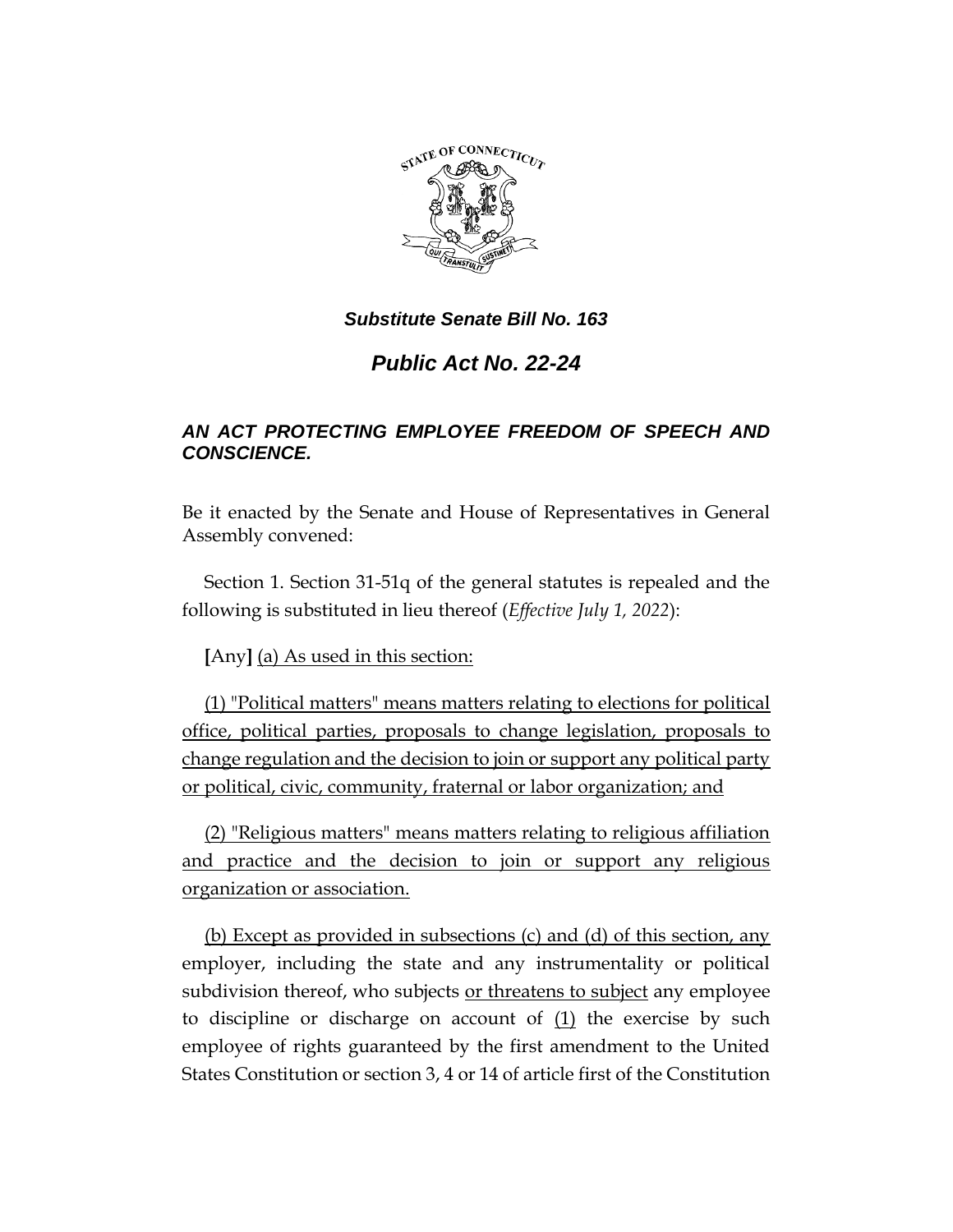#### *Substitute Senate Bill No. 163*

of the state, provided such activity does not substantially or materially interfere with the employee's bona fide job performance or the working relationship between the employee and the employer, or (2) such employee's refusal to (A) attend an employer-sponsored meeting with the employer or its agent, representative or designee, the primary purpose of which is to communicate the employer's opinion concerning religious or political matters, or (B) listen to speech or view communications, the primary purpose of which is to communicate the employer's opinion concerning religious or political matters, shall be liable to such employee for **[**damages caused by such discipline or discharge, including punitive damages, and for reasonable attorney's fees as part of the costs of any such action for damages**]** the full amount of gross loss of wages or compensation, with costs and such reasonable attorney's fees as may be allowed by the court. If the court determines that such action for damages was brought without substantial justification, the court may award costs and reasonable attorney's fees to the employer.

(c) Nothing in this section shall prohibit: (1) An employer or its agent, representative or designee from communicating to its employees any information that the employer is required by law to communicate, but only to the extent of such legal requirement; (2) an employer or its agent, representative or designee from communicating to its employees any information that is necessary for such employees to perform their job duties; (3) an institution of higher education, or any agent, representative or designee of such institution, from meeting with or participating in any communications with its employees that are part of coursework, any symposia or an academic program at such institution; (4) casual conversations between employees or between an employee and an agent, representative or designee of an employer, provided participation in such conversations is not required; or (5) a requirement limited to the employer's managerial and supervisory employees.